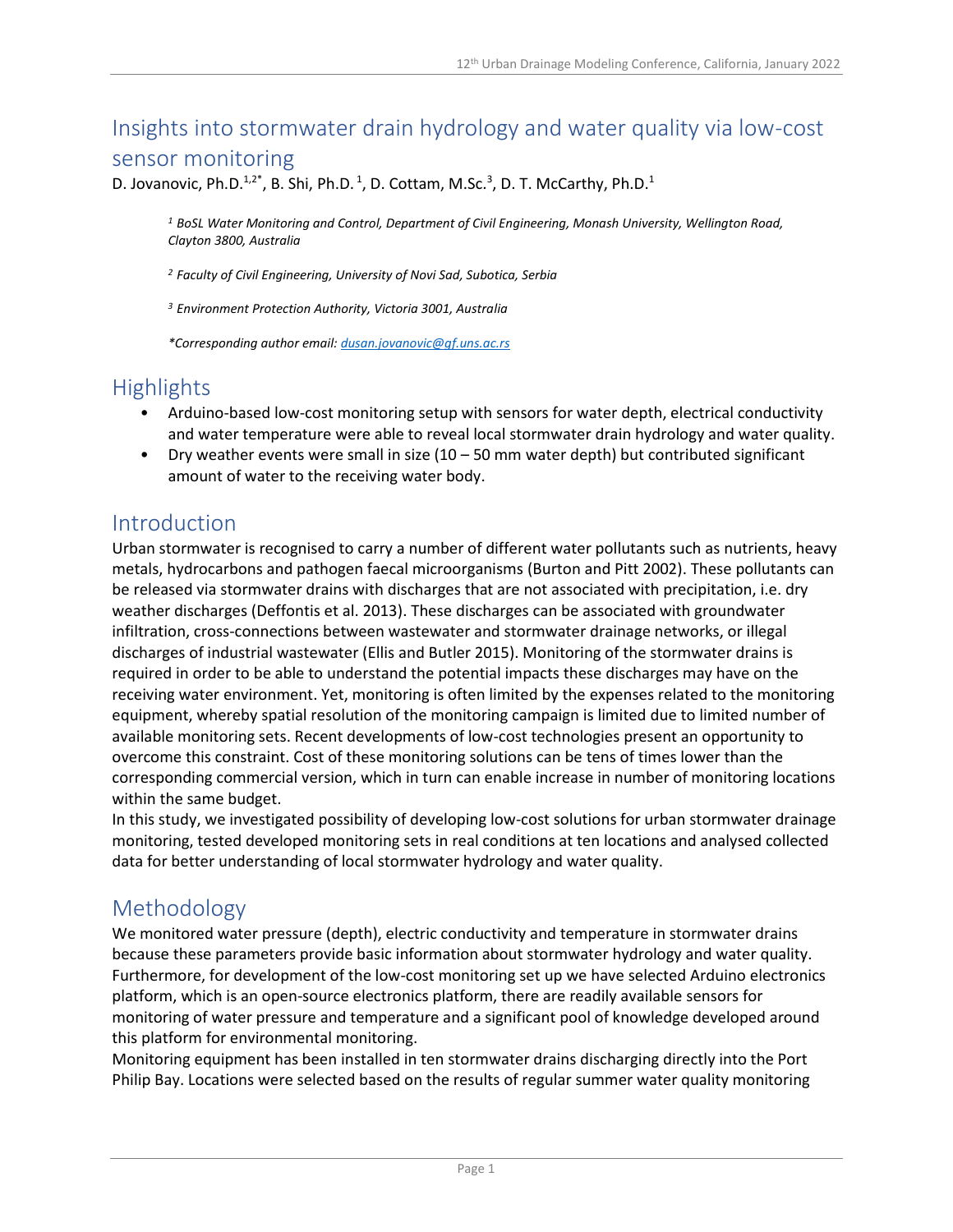program conducted by EPA Vicroria which indicated that these locations might be adversely impacted by faecal contamination during dry weather.

Monitoring of the water depth, EC and temperature at each location was conducted every 10 s intervals and averaging measured values every minute. Data was set by the logger via 3G network onto the data server at least every hour if the changes in measured parameter values were below the predefined threshold or as frequently as every minute if the changes were greater than predefined thresholds. Data analyses included initial data validation (removal of physically impossible values due to sensor malfunctioning), calculation of water depth at each location, checking of measured depths against onsite measurements during maintenance visits and adjusting measured depth for sensor drift. The estimates of stormwater discharge were made based on the measured depth and drain outlet geometry.

The focus of analysis was detecting dry weather discharges that may have contained faecal contamination and consequently represent public health risks. These events were identified by the following criteria: rainfall total for the past 12 h less than 0.5mm, positive depth gradient with more than 5 mm increase in depth, and positive EC gradient. For each of the identified events a number of statistics were calculated to characterise the event.

## Results and discussion

Developed monitoring equipment was deployed from start of the summer in December 2019 to mid March 2020 and around 90 days of continuous data collected on average at each site. This clearly demonstrate the promising capacity of these low-cost technologies for urban drainage monitoring. Number of identified dry weather events ranged over the monitoring sites from more than 110 at Beaumaris to no illicit events identified at Blairgowrie.

Event size, i.e. the difference between maximum and minimum depth recorded during an event depends on the size of the drain and the geometry of the system from the sensor pit to the outlet. Nevertheless, at most sites median event size was around 10 mm except at Rye, McCrae and Dromana where median event size was slightly higher, around 50 mm. An increase of 10 – 50 mm over a couple of hours is very hard to identify without monitoring equipment. This illustrates that these events are not 'obvious'. Yet, significant amount of water can be delivered during these events. McCrae and Mordialloc were the two sites with the highest total event volume, around 10500 m<sup>3</sup> and 3500 m<sup>3</sup>, respectively. At other sites there was no significant difference in total event volume, which ranged between 500 – 1000  $\text{m}^3$ , with the exception of Dromana which was the site that only had one event that delivered 70 m<sup>3</sup>. Interestingly, the sites with the largest number of events might not be the most problematic from the pollution perspective. In fact, Canadian Bay, the site that had the third highest number of events, had also the second lowest total event volume, right after Dromana.

# Conclusions and future work

Low-cost stormwater monitoring technologies showed promising results with application in urban drainage. Decreased costs of the monitoring equipment can be used to boost spatio-temporal resolution of the monitoring within the same budgeting constraints. Future work should focus on further testing of the low-cost equipment, data validation and uncertainty analysis.

Data collected during the monitoring campaign enabled better understanding of the local stormwater hydrology and water quality. Number of dry weather events ranged from none to over a hundred at the monitored drains. It was shown that the size of the event expressed as maximum depth of water in the drain is mostly within the range of  $10 - 50$  mm which may lead to the conclusion that these events may not be significant contributors of the pollutants. However, the quantity of water discharged into the receiving water body was in range  $100 - 10000$  m<sup>3</sup> over the monitoring period, indicating that these